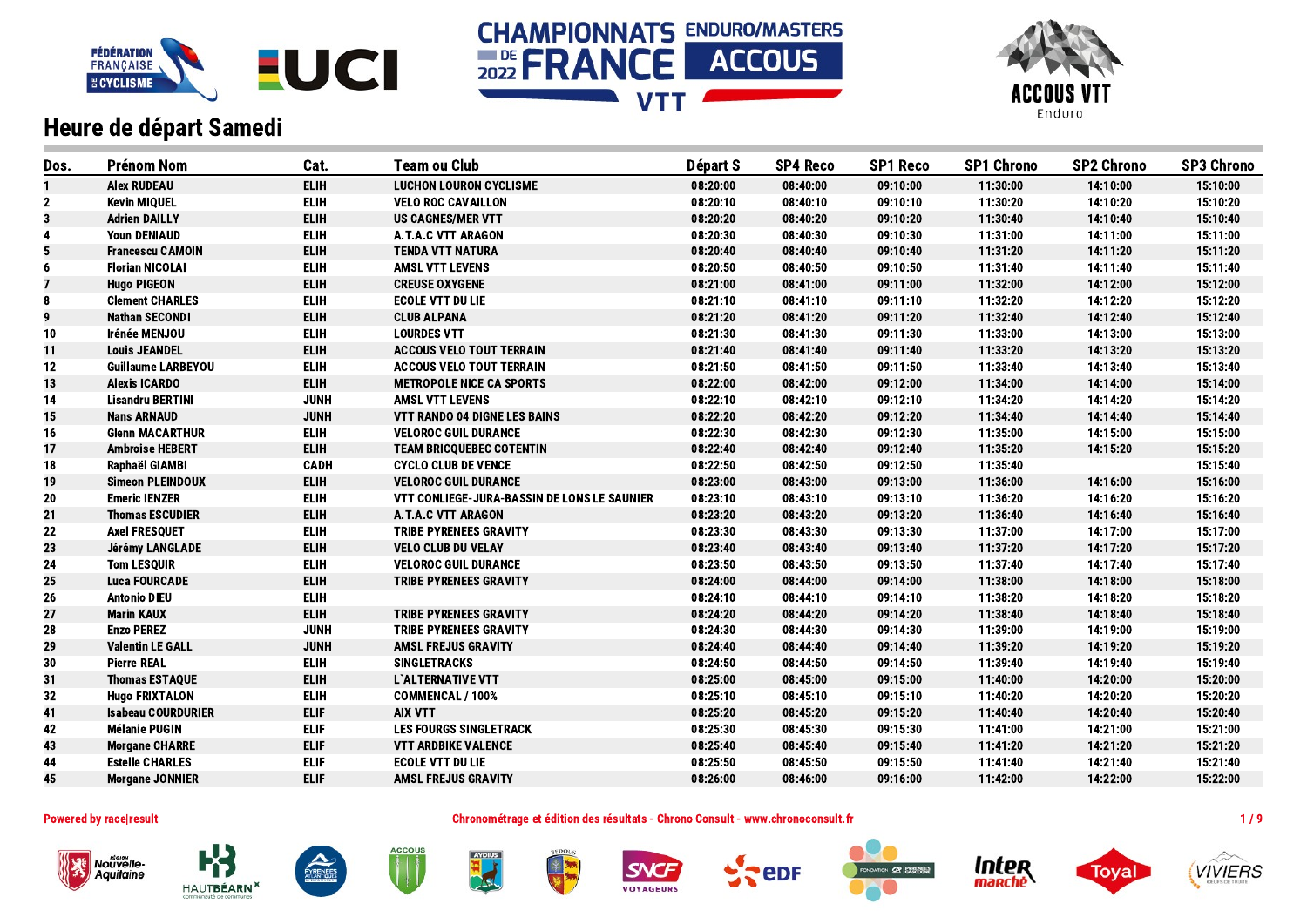





| Dos. | <b>Prénom Nom</b>          | Cat.        | <b>Team ou Club</b>                    | Départ S | <b>SP4 Reco</b> | <b>SP1 Reco</b> | <b>SP1 Chrono</b> | <b>SP2 Chrono</b> | <b>SP3 Chrono</b> |
|------|----------------------------|-------------|----------------------------------------|----------|-----------------|-----------------|-------------------|-------------------|-------------------|
| 46   | <b>Morgane SUCH</b>        | <b>ELIF</b> | <b>CYCLO CLUB LASCOURS</b>             | 08:26:10 | 08:46:10        | 09:16:10        | 11:42:20          | 14:22:20          | 15:22:20          |
| 47   | <b>Axelle MURIGNEUX</b>    | ELIF.       | <b>VTT ARDBIKE VALENCE</b>             | 08:26:20 | 08:46:20        | 09:16:20        | 11:42:40          | 14:22:40          | 15:22:40          |
| 48   | <b>Charlotte REY</b>       | <b>ELIF</b> | <b>TRIBE PYRENEES GRAVITY</b>          | 08:26:30 | 08:46:30        | 09:16:30        | 11:43:00          | 14:23:00          | 15:23:00          |
| 49   | <b>Justine HENRY</b>       | <b>ELIF</b> | <b>TRIBE PYRENEES GRAVITY</b>          | 08:26:40 | 08:46:40        | 09:16:40        | 11:43:20          | 14:23:20          | 15:23:20          |
| 50   | <b>Anais PATOUILLET</b>    | <b>ELIF</b> | <b>LUCHON LOURON CYCLISME</b>          | 08:26:50 | 08:46:50        | 09:16:50        | 11:43:40          | 14:23:40          | 15:23:40          |
| 51   | <b>Mary WRAGG MONCORGE</b> | <b>MASF</b> | <b>US CAGNES/MER VTT</b>               | 08:27:00 | 08:47:00        | 09:17:00        | 11:44:00          | 14:24:00          | 15:24:00          |
| 52   | <b>Lily PLANQUART</b>      | <b>JUNF</b> | <b>TRIBAL SPORT</b>                    | 08:27:10 | 08:47:10        | 09:17:10        | 11:44:20          |                   | 15:24:20          |
| 53   | <b>Mélina DAMESTOY</b>     | <b>JUNF</b> | <b>CSO MILLAU</b>                      | 08:27:20 | 08:47:20        | 09:17:20        | 11:44:40          |                   | 15:24:40          |
| 54   | <b>Maelle ESCUDERO</b>     | <b>JUNF</b> | <b>LACHTOUTEAM CVN</b>                 | 08:27:30 | 08:47:30        | 09:17:30        | 11:45:00          |                   | 15:25:00          |
| 55   | <b>Alizes LASSUS</b>       | <b>JUNF</b> | <b>COMMENCAL LES ORRES</b>             | 08:27:40 | 08:47:40        | 09:17:40        | 11:45:20          |                   | 15:25:20          |
| 56   | <b>Claire CHABBERT</b>     | <b>JUNF</b> | <b>V.T.T.ROC EVASION</b>               | 08:27:50 | 08:47:50        | 09:17:50        | 11:45:40          |                   | 15:25:40          |
| 57   | <b>Clarisse MORICEAU</b>   | <b>CADF</b> | <b>DURTAL VELO SPORT</b>               | 08:28:00 | 08:48:00        | 09:18:00        | 11:46:00          |                   | 15:26:00          |
| 58   | <b>Jasmine FORGUE</b>      | <b>CADF</b> | <b>LUCHON LOURON CYCLISME</b>          | 08:28:10 | 08:48:10        | 09:18:10        | 11:46:20          |                   | 15:26:20          |
| 71   | <b>Martin MORVAN</b>       | <b>ELIH</b> | ANNECY CYCLISME COMPETITION            | 08:33:10 | 08:53:10        | 09:23:10        | 11:51:30          | 14:31:30          | 15:31:30          |
| 72   | <b>Mathis PETIOT</b>       | <b>ELIH</b> | <b>ISSOIRE MOUNTAIN BIKE</b>           | 08:33:20 | 08:53:20        | 09:23:20        | 11:51:45          | 14:31:45          | 15:31:45          |
| 73   | <b>Alexis BENOIT</b>       | <b>ELIH</b> | <b>BRASSAC LACAUNE VTT</b>             | 08:33:30 | 08:53:30        | 09:23:30        | 11:52:00          | 14:32:00          | 15:32:00          |
| 74   | <b>Gwenael MORRA</b>       | <b>ELIH</b> | <b>VC MOYENNE DURANCE</b>              | 08:33:40 | 08:53:40        | 09:23:40        | 11:52:15          | 14:32:15          | 15:32:15          |
| 75   | <b>Tristan COURMES</b>     | <b>ELIH</b> | <b>BUNNY HOP CLUB</b>                  | 08:33:50 | 08:53:50        | 09:23:50        | 11:52:30          | 14:32:30          | 15:32:30          |
| 76   | <b>Mathis FLEURY</b>       | <b>ELIH</b> | ANNECY CYCLISME COMPETITION            | 08:34:00 | 08:54:00        | 09:24:00        | 11:52:45          | 14:32:45          | 15:32:45          |
| 77   | <b>Matthieu BELVAL</b>     | <b>ELIH</b> | <b>VTT ARDBIKE VALENCE</b>             | 08:34:10 | 08:54:10        | 09:24:10        | 11:53:00          | 14:33:00          | 15:33:00          |
| 78   | <b>Anthony GARCIA</b>      | <b>ELIH</b> | AMSL FREJUS VTT LE CLUB                | 08:34:20 | 08:54:20        | 09:24:20        | 11:53:15          | 14:33:15          | 15:33:15          |
| 79   | <b>Alexis LEYRIS</b>       | <b>ELIH</b> | <b>FREEMAN</b>                         | 08:34:30 | 08:54:30        | 09:24:30        | 11:53:30          | 14:33:30          | 15:33:30          |
| 80   | <b>Stephan ORIOL</b>       | <b>ELIH</b> | <b>VELO VTT ST MATHIEU DE TREVIERS</b> | 08:34:40 | 08:54:40        | 09:24:40        | 11:53:45          | 14:33:45          | 15:33:45          |
| 81   | <b>Matthieu SEGUY</b>      | <b>ELIH</b> | <b>LOZERE CYCLISME</b>                 | 08:34:50 | 08:54:50        | 09:24:50        | 11:54:00          | 14:34:00          | 15:34:00          |
| 82   | <b>Alexandre ROBERT</b>    | <b>ELIH</b> | <b>VTT ST THURIAL BROCELIANDE</b>      | 08:35:00 | 08:55:00        | 09:25:00        | 11:54:15          | 14:34:15          | 15:34:15          |
| 83   | <b>Mathis CASSAN</b>       | <b>ELIH</b> | <b>CSO MILLAU</b>                      | 08:35:10 | 08:55:10        | 09:25:10        | 11:54:30          | 14:34:30          | 15:34:30          |
| 84   | <b>Elouan PERISSE</b>      | <b>ELIH</b> | L'ALTERNATIVE VTT                      | 08:35:20 | 08:55:20        | 09:25:20        | 11:54:45          | 14:34:45          | 15:34:45          |
| 85   | <b>Dorian CROS</b>         | <b>ELIH</b> | <b>CSO MILLAU</b>                      | 08:35:30 | 08:55:30        | 09:25:30        | 11:55:00          | 14:35:00          | 15:35:00          |
| 86   | <b>Guillaume LEONARDI</b>  | <b>ELIH</b> | <b>VSC BEAUNE 21</b>                   | 08:35:40 | 08:55:40        | 09:25:40        | 11:55:15          | 14:35:15          | 15:35:15          |
| 87   | <b>Enzo FABRE</b>          | <b>ELIH</b> | <b>LUCHON LOURON CYCLISME</b>          | 08:35:50 | 08:55:50        | 09:25:50        | 11:55:30          | 14:35:30          | 15:35:30          |
| 88   | <b>Dorian LOMBARD</b>      | <b>ELIH</b> | VELO CLUB MONT AIGOUAL PAYS VIGANAIS   | 08:36:00 | 08:56:00        | 09:26:00        | 11:55:45          | 14:35:45          | 15:35:45          |
| 89   | <b>Guillaume COLE</b>      | <b>ELIH</b> | <b>BESSE SUPER-BESSE</b>               | 08:36:10 | 08:56:10        | 09:26:10        | 11:56:00          | 14:36:00          | 15:36:00          |
| 90   | <b>Celian RAULT</b>        | <b>ELIH</b> | <b>ECOLE VTT DU LIE</b>                | 08:36:20 | 08:56:20        | 09:26:20        | 11:56:15          | 14:36:15          | 15:36:15          |
| 91   | <b>Pierre LAMBERT</b>      | <b>ELIH</b> | <b>CRAZY WOOD VTT</b>                  | 08:36:30 | 08:56:30        | 09:26:30        | 11:56:30          | 14:36:30          | 15:36:30          |
| 92   | <b>Maxime MATHEVON</b>     | <b>ELIH</b> | <b>XC63</b>                            | 08:36:40 | 08:56:40        | 09:26:40        | 11:56:45          | 14:36:45          | 15:36:45          |
| 93   | <b>Esteban JACQUES</b>     | <b>ELIH</b> | <b>LOZERE CYCLISME</b>                 | 08:36:50 | 08:56:50        | 09:26:50        | 11:57:00          | 14:37:00          | 15:37:00          |
| 94   | <b>Gabriel MAGNAVAL</b>    | <b>ELIH</b> | <b>BESSE SUPER-BESSE</b>               | 08:37:00 | 08:57:00        | 09:27:00        | 11:57:15          | 14:37:15          | 15:37:15          |

Nouvelle-<br>Aquitaine

**HAUTBÉARN** 

Powered by race|result entertainment consult and the Chronométrage et édition des résultats - Chrono Consult - www.chronoconsult.fr entertainment and the 2 / 9



**ACCOUS** 

PYRENEE









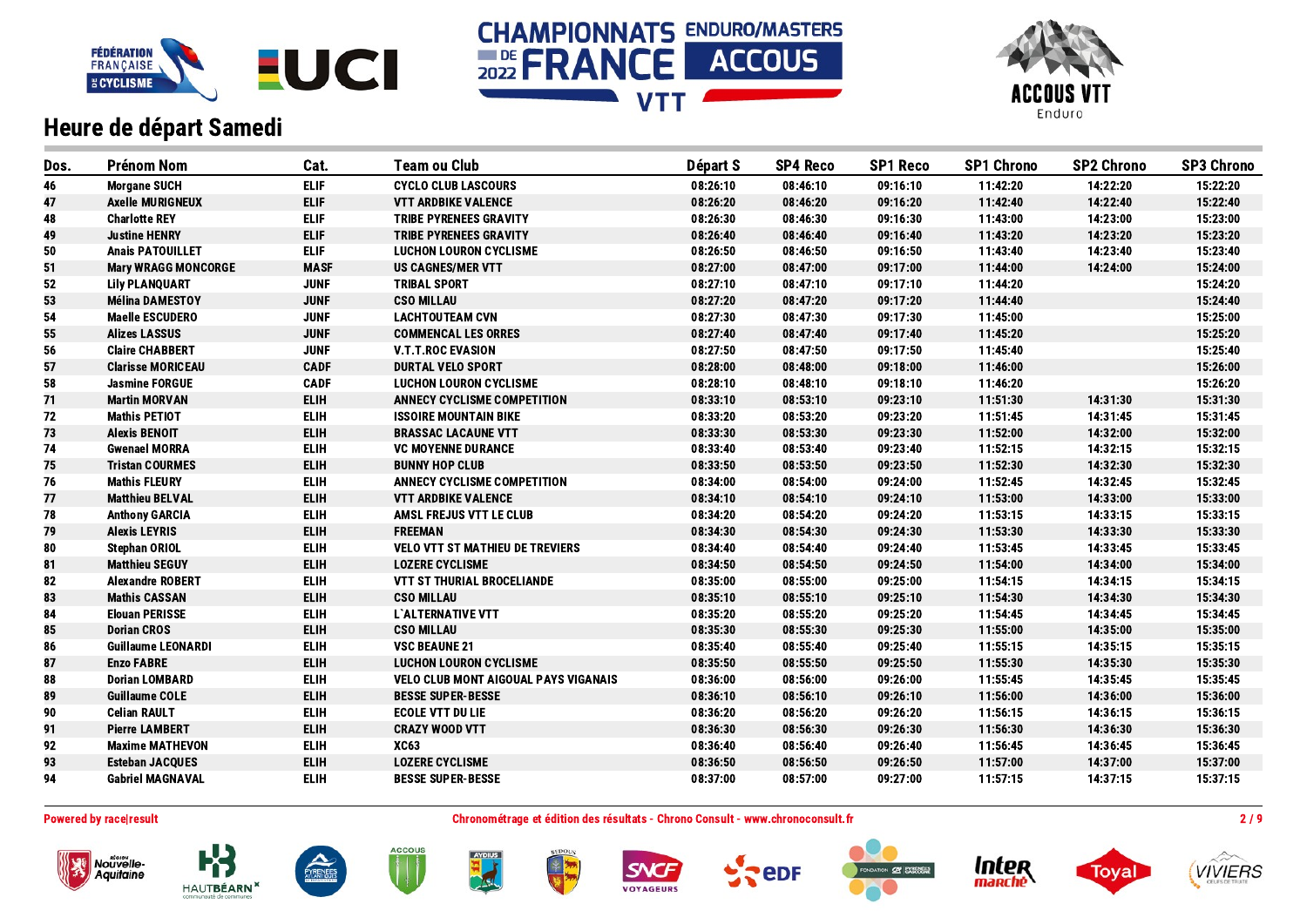





| Dos. | <b>Prénom Nom</b>         | Cat.        | <b>Team ou Club</b>                         | Départ S | <b>SP4 Reco</b> | <b>SP1 Reco</b> | <b>SP1 Chrono</b> | <b>SP2 Chrono</b> | <b>SP3 Chrono</b> |
|------|---------------------------|-------------|---------------------------------------------|----------|-----------------|-----------------|-------------------|-------------------|-------------------|
| 95   | <b>Alexis BARET</b>       | <b>ELIH</b> | <b>BESSE SUPER-BESSE</b>                    | 08:37:10 | 08:57:10        | 09:27:10        | 11:57:30          | 14:37:30          | 15:37:30          |
| 96   | <b>Dylan QUINTARD</b>     | <b>ELIH</b> | <b>CSO MILLAU</b>                           | 08:37:20 | 08:57:20        | 09:27:20        | 11:57:45          | 14:37:45          | 15:37:45          |
| 97   | <b>Jordy LOMBARD</b>      | <b>ELIH</b> | <b>VELO CLUB MONT AIGOUAL PAYS VIGANAIS</b> | 08:37:30 | 08:57:30        | 09:27:30        | 11:58:00          | 14:38:00          | 15:38:00          |
| 98   | <b>Louis LAMBERT</b>      | <b>ELIH</b> | <b>CRAZY WOOD VTT</b>                       | 08:37:40 | 08:57:40        | 09:27:40        | 11:58:15          | 14:38:15          | 15:38:15          |
| 99   | <b>Gautier WENDLING</b>   | <b>ELIH</b> | <b>ROC VTT</b>                              | 08:37:50 | 08:57:50        | 09:27:50        | 11:58:30          | 14:38:30          | 15:38:30          |
| 100  | <b>Alexis SALAUN</b>      | <b>ELIH</b> | <b>LUCHON LOURON CYCLISME</b>               | 08:38:00 | 08:58:00        | 09:28:00        | 11:58:45          | 14:38:45          | 15:38:45          |
| 101  | <b>Mathieu CALVEZ</b>     | <b>ELIH</b> | <b>LUCHON LOURON CYCLISME</b>               | 08:38:10 | 08:58:10        | 09:28:10        | 11:59:00          | 14:39:00          | 15:39:00          |
| 102  | <b>Julien BOIX</b>        | <b>ELIH</b> | <b>V.T.T.ROC EVASION</b>                    | 08:38:20 | 08:58:20        | 09:28:20        | 11:59:15          | 14:39:15          | 15:39:15          |
| 103  | <b>Clément FAUVELET</b>   | <b>ELIH</b> | <b>METROPOLE NICE CA SPORTS</b>             | 08:38:30 | 08:58:30        | 09:28:30        | 11:59:30          | 14:39:30          | 15:39:30          |
| 104  | Jordan PHILIPPE           | <b>ELIH</b> | <b>RIDIN FAMILY</b>                         | 08:38:40 | 08:58:40        | 09:28:40        | 11:59:45          | 14:39:45          | 15:39:45          |
| 106  | <b>Guillaume CHA</b>      | <b>ELIH</b> | <b>RIDIN FAMILY</b>                         | 08:39:00 | 08:59:00        | 09:29:00        | 12:00:15          | 14:40:15          | 15:40:15          |
| 107  | <b>Robin PEREZ</b>        | <b>ELIH</b> | <b>V.T.T.ROC EVASION</b>                    | 08:39:10 | 08:59:10        | 09:29:10        | 12:00:30          | 14:40:30          | 15:40:30          |
| 108  | <b>Albin CAMBOS</b>       | <b>ELIH</b> | <b>VELO CLUB DU THORE</b>                   | 08:39:20 | 08:59:20        | 09:29:20        | 12:00:45          | 14:40:45          | 15:40:45          |
| 109  | <b>Robin DIAZ</b>         | <b>ELIH</b> | <b>VC MT.AIGOUAL PAYS VIGANAIS</b>          | 08:39:30 | 08:59:30        | 09:29:30        | 12:01:00          | 14:41:00          | 15:41:00          |
| 110  | <b>Benjamin ASSIE</b>     | <b>ELIH</b> | <b>A.T.A.C VTT ARAGON</b>                   | 08:39:40 | 08:59:40        | 09:29:40        | 12:01:15          | 14:41:15          | 15:41:15          |
| 111  | <b>Romain DUPONT</b>      | <b>ELIH</b> | A.T.A.C VTT ARAGON                          | 08:39:50 | 08:59:50        | 09:29:50        | 12:01:30          | 14:41:30          | 15:41:30          |
| 112  | <b>Romain NOHARET</b>     | <b>ELIH</b> | <b>FREEMAN</b>                              | 08:40:00 | 09:00:00        | 09:30:00        | 12:01:45          | 14:41:45          | 15:41:45          |
| 113  | <b>Guillaume RIVAULT</b>  | <b>ELIH</b> | <b>LOURDES VTT</b>                          | 08:40:10 | 09:00:10        | 09:30:10        | 12:02:00          | 14:42:00          | 15:42:00          |
| 114  | <b>Florian SUAU</b>       | <b>ELIH</b> | <b>ASEI</b>                                 | 08:40:20 | 09:00:20        | 09:30:20        | 12:02:15          | 14:42:15          | 15:42:15          |
| 115  | <b>Denis GAGNEUR</b>      | <b>ELIH</b> | A.T.A.C VTT ARAGON                          | 08:40:30 | 09:00:30        | 09:30:30        | 12:02:30          | 14:42:30          | 15:42:30          |
| 116  | <b>Clement TOURAILLE</b>  | <b>ELIH</b> | <b>CREUSE OXYGENE</b>                       | 08:40:40 | 09:00:40        | 09:30:40        | 12:02:45          | 14:42:45          | 15:42:45          |
| 117  | <b>Léo GOYFFON</b>        | <b>ELIH</b> | <b>ANNECY CYCLISME COMPETITION</b>          | 08:40:50 | 09:00:50        | 09:30:50        | 12:03:00          | 14:43:00          | 15:43:00          |
| 118  | <b>Aymeric ST PAUL</b>    | <b>ELIH</b> | <b>RIDIN FAMILY</b>                         | 08:41:00 | 09:01:00        | 09:31:00        | 12:03:15          | 14:43:15          | 15:43:15          |
| 119  | <b>Armand SURZUR</b>      | <b>ELIH</b> | <b>RIDIN FAMILY</b>                         | 08:41:10 | 09:01:10        | 09:31:10        | 12:03:30          | 14:43:30          | 15:43:30          |
| 120  | <b>Louis DIOMEDE</b>      | <b>ELIH</b> | <b>RIDIN FAMILY</b>                         | 08:41:20 | 09:01:20        | 09:31:20        | 12:03:45          | 14:43:45          | 15:43:45          |
| 121  | <b>Anatole FONTENELLE</b> | <b>ELIH</b> | <b>VTT 4X DE COMBES</b>                     | 08:41:30 | 09:01:30        | 09:31:30        | 12:04:00          | 14:44:00          | 15:44:00          |
| 122  | <b>Mael GIRONDE</b>       | <b>ELIH</b> | <b>MTB MARTIGUES</b>                        | 08:41:40 | 09:01:40        | 09:31:40        | 12:04:15          | 14:44:15          | 15:44:15          |
| 123  | <b>Simon VINCENT</b>      | <b>ELIH</b> | <b>CSO MILLAU</b>                           | 08:41:50 | 09:01:50        | 09:31:50        | 12:04:30          | 14:44:30          | 15:44:30          |
| 124  | <b>Thibault ROSSI</b>     | <b>ELIH</b> | <b>BMX CLUB CAVAILLON</b>                   | 08:42:00 | 09:02:00        | 09:32:00        | 12:04:45          | 14:44:45          | 15:44:45          |
| 125  | <b>Germain BOULLIER</b>   | <b>ELIH</b> | <b>WOOD'S RIDER</b>                         | 08:42:10 | 09:02:10        | 09:32:10        | 12:05:00          | 14:45:00          | 15:45:00          |
| 126  | <b>Hugo BLAVY</b>         | <b>ELIH</b> | <b>VELO CLUB DU THORE</b>                   | 08:42:20 | 09:02:20        | 09:32:20        | 12:05:15          | 14:45:15          | 15:45:15          |
| 127  | <b>Clement ASTOURIC</b>   | <b>ELIH</b> | <b>VTT RANDO 04 DIGNE LES BAINS</b>         | 08:42:30 | 09:02:30        | 09:32:30        | 12:05:30          | 14:45:30          | 15:45:30          |
| 128  | Jérémie MOREL             | <b>ELIH</b> | <b>AUNAY VTT SLPB</b>                       | 08:42:40 | 09:02:40        | 09:32:40        | 12:05:45          | 14:45:45          | 15:45:45          |
| 129  | <b>Louis CHAZALY</b>      | <b>ELIH</b> | VTT CONLIEGE-JURA-BASSIN DE LONS LE SAUNIER | 08:42:50 | 09:02:50        | 09:32:50        | 12:06:00          | 14:46:00          | 15:46:00          |
| 130  | <b>Justin LINON</b>       | <b>ELIH</b> | <b>LUCHON LOURON CYCLISME</b>               | 08:43:00 | 09:03:00        | 09:33:00        | 12:06:15          | 14:46:15          | 15:46:15          |
| 131  | <b>Nicolas RAMADE</b>     | <b>ELIH</b> | <b>MOUNTAIN BIKE LES ANGLES</b>             | 08:43:10 | 09:03:10        | 09:33:10        | 12:06:30          | 14:46:30          | 15:46:30          |
| 132  | <b>Hugo WEISS</b>         | <b>ELIH</b> |                                             | 08:43:20 | 09:03:20        | 09:33:20        | 12:06:45          | 14:46:45          | 15:46:45          |
|      |                           |             |                                             |          |                 |                 |                   |                   |                   |

Powered by race|result entertainment consult and the Chronométrage et édition des résultats - Chrono Consult - www.chronoconsult.fr 3 / 9



















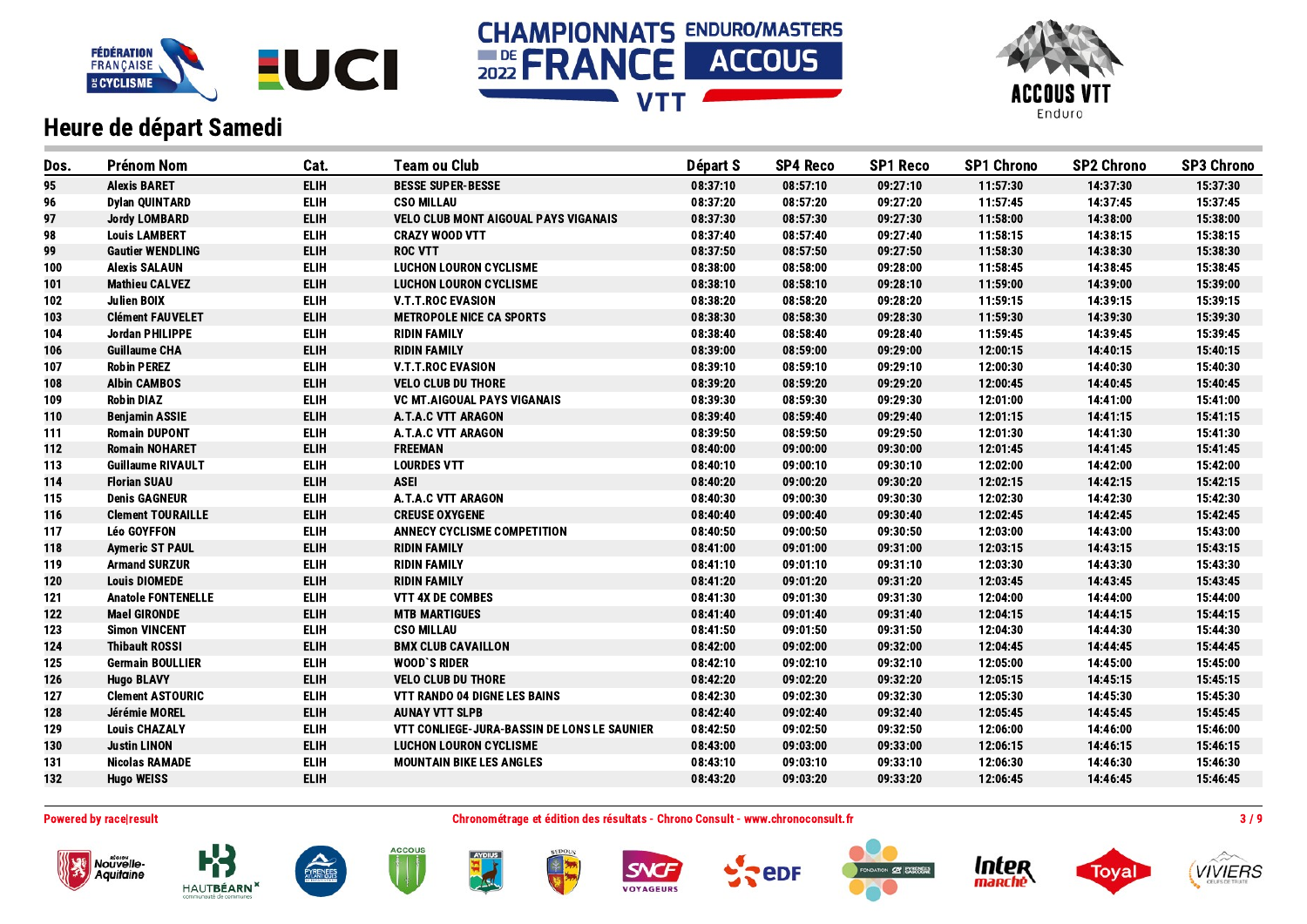





| Dos. | <b>Prénom Nom</b>             | Cat.        | <b>Team ou Club</b>                      | Départ S | <b>SP4 Reco</b> | <b>SP1 Reco</b> | <b>SP1 Chrono</b> | <b>SP2 Chrono</b> | <b>SP3 Chrono</b> |
|------|-------------------------------|-------------|------------------------------------------|----------|-----------------|-----------------|-------------------|-------------------|-------------------|
| 133  | <b>Clément GENEVE</b>         | <b>ELIH</b> | <b>VELO CLUB DE BESSE</b>                | 08:43:30 | 09:03:30        | 09:33:30        | 12:07:00          | 14:47:00          | 15:47:00          |
| 134  | <b>Gabriel BROUSTAL</b>       | <b>ELIH</b> | <b>BLAGNAC BMX</b>                       | 08:43:40 | 09:03:40        | 09:33:40        | 12:07:15          | 14:47:15          | 15:47:15          |
| 135  | <b>Alexandre BONNIOT</b>      | <b>ELIH</b> | <b>XC63</b>                              | 08:43:50 | 09:03:50        | 09:33:50        | 12:07:30          | 14:47:30          | 15:47:30          |
| 517  | <b>Adria CUELLAR</b>          | <b>OPNH</b> | <b>BSIX JORMAT FACTORY TEAM</b>          | 08:46:10 | 09:06:10        | 09:36:10        | 12:09:30          | 14:49:30          | 15:49:30          |
| 501  | <b>Alexis BENOIT</b>          | <b>OPNH</b> | <b>BRASSAC LACAUNE VTT</b>               | 08:46:20 | 09:06:20        | 09:36:20        | 12:09:45          | 14:49:45          | 15:49:45          |
| 502  | <b>Antonio DIEU</b>           | <b>OPNH</b> |                                          | 08:46:30 | 09:06:30        | 09:36:30        | 12:10:00          | 14:50:00          | 15:50:00          |
| 503  | <b>Maxence COUTURE</b>        | <b>OPNH</b> | <b>BONNEVILLE ARVE ET BORNE CYCLISME</b> | 08:46:40 | 09:06:40        | 09:36:40        | 12:10:15          | 14:50:15          | 15:50:15          |
| 504  | <b>Bastien POYARD</b>         | <b>OPNH</b> | <b>AMSL VTT LEVENS</b>                   | 08:46:50 | 09:06:50        | 09:36:50        | 12:10:30          | 14:50:30          | 15:50:30          |
| 505  | <b>Gabriel CARRO</b>          | <b>OPNH</b> | <b>SAINT GOUENO VTT</b>                  | 08:47:00 | 09:07:00        | 09:37:00        | 12:10:45          | 14:50:45          | 15:50:45          |
| 506  | <b>Florian OBERDORF</b>       | <b>OPNH</b> | <b>ACCOUS VELO TOUT TERRAIN</b>          | 08:47:10 | 09:07:10        | 09:37:10        | 12:11:00          | 14:51:00          | 15:51:00          |
| 507  | <b>Mickael ETCHEVERRY</b>     | <b>OPNH</b> | JURANCON CYCLISME COMPETITION            | 08:47:20 | 09:07:20        | 09:37:20        | 12:11:15          | 14:51:15          | 15:51:15          |
| 508  | <b>Benjamin GROS</b>          | <b>OPNH</b> | <b>ARIEGENDURO</b>                       | 08:47:30 | 09:07:30        | 09:37:30        | 12:11:30          | 14:51:30          | 15:51:30          |
| 509  | Jean Baptiste LAC             | <b>OPNH</b> | <b>LOURDES VTT</b>                       | 08:47:40 | 09:07:40        | 09:37:40        | 12:11:45          | 14:51:45          | 15:51:45          |
| 510  | <b>Fabrice MOUNIC</b>         | <b>OPNH</b> | <b>LUCHON LOURON CYCLISME</b>            | 08:47:50 | 09:07:50        | 09:37:50        | 12:12:00          | 14:52:00          | 15:52:00          |
| 511  | <b>Baptiste MARTY</b>         | <b>OPNH</b> | <b>ATAC VTT ARAGON</b>                   | 08:48:00 | 09:08:00        | 09:38:00        | 12:12:15          | 14:52:15          | 15:52:15          |
| 512  | <b>Benoit LONDICHE</b>        | <b>OPNH</b> |                                          | 08:48:10 | 09:08:10        | 09:38:10        | 12:12:30          | 14:52:30          | 15:52:30          |
| 513  | <b>Enzo Gabriel CHAPEAU</b>   | <b>OPNH</b> |                                          | 08:48:20 | 09:08:20        | 09:38:20        | 12:12:45          | 14:52:45          | 15:52:45          |
| 514  | <b>Enzo CAMACHO</b>           | <b>OPNH</b> |                                          | 08:48:30 | 09:08:30        | 09:38:30        | 12:13:00          | 14:53:00          | 15:53:00          |
| 515  | <b>Quentin GAUDAN CORTIJO</b> | <b>OPNH</b> | A.T.A.C VTT ARAGON                       | 08:48:40 | 09:08:40        | 09:38:40        | 12:13:15          | 14:53:15          | 15:53:15          |
| 516  | <b>Julen ASTARLOA</b>         | <b>OPNH</b> |                                          | 08:48:50 | 09:08:50        | 09:38:50        | 12:13:30          | 14:53:30          | 15:53:30          |
| 518  | <b>Thomas RAMADE</b>          | <b>OPNH</b> | <b>MOUNTAIN BIKE LES ANGLES</b>          | 08:49:00 | 09:09:00        | 09:39:00        | 12:13:45          | 14:53:45          | 15:53:45          |
| 519  | <b>Peio ETCHEBERRY</b>        | <b>OPNH</b> |                                          | 08:49:10 | 09:09:10        | 09:39:10        | 12:14:00          | 14:54:00          | 15:54:00          |
| 520  | <b>Teddy DOMENGE</b>          | <b>OPNH</b> |                                          | 08:49:20 | 09:09:20        | 09:39:20        | 12:14:15          | 14:54:15          | 15:54:15          |
| 521  | <b>Leo BOISSAVIE</b>          | <b>OPNH</b> |                                          | 08:49:30 | 09:09:30        | 09:39:30        | 12:14:30          | 14:54:30          | 15:54:30          |
| 522  | <b>Louis DURAND</b>           | <b>OPNH</b> |                                          | 08:49:40 | 09:09:40        | 09:39:40        | 12:14:45          | 14:54:45          | 15:54:45          |
| 523  | <b>Xavier KERJEAN</b>         | <b>OPNH</b> |                                          | 08:49:50 | 09:09:50        | 09:39:50        | 12:15:00          | 14:55:00          | 15:55:00          |
| 524  | <b>Benjamin LANGLADE</b>      | <b>OPNH</b> |                                          | 08:50:00 | 09:10:00        | 09:40:00        | 12:15:15          | 14:55:15          | 15:55:15          |
| 525  | <b>Ludovic GONZALES</b>       | <b>OPNH</b> |                                          | 08:50:10 | 09:10:10        | 09:40:10        | 12:15:30          | 14:55:30          | 15:55:30          |
| 527  | <b>Benoit BONNIN</b>          | <b>OPNH</b> |                                          | 08:50:30 | 09:10:30        | 09:40:30        | 12:16:00          | 14:56:00          | 15:56:00          |
| 528  | <b>Lionel GODEFROY</b>        | <b>OPNH</b> |                                          | 08:50:40 | 09:10:40        | 09:40:40        | 12:16:15          | 14:56:15          | 15:56:15          |
| 529  | <b>Arthur LAUZERAL</b>        | <b>OPNH</b> |                                          | 08:50:50 | 09:10:50        | 09:40:50        | 12:16:30          | 14:56:30          | 15:56:30          |
| 530  | <b>Benjamin THOUY</b>         | <b>OPNH</b> |                                          | 08:51:00 | 09:11:00        | 09:41:00        | 12:16:45          | 14:56:45          | 15:56:45          |
| 531  | <b>Frédéric MELINAND</b>      | <b>OPNH</b> |                                          | 08:51:10 | 09:11:10        | 09:41:10        | 12:17:00          | 14:57:00          | 15:57:00          |
| 532  | <b>Matthieu CHARLE</b>        | <b>OPNH</b> |                                          | 08:51:20 | 09:11:20        | 09:41:20        | 12:17:15          | 14:57:15          | 15:57:15          |
| 533  | <b>Etienne HERAUD</b>         | <b>OPNH</b> |                                          | 08:51:30 | 09:11:30        | 09:41:30        | 12:17:30          | 14:57:30          | 15:57:30          |
| 534  | <b>Damien FAURE</b>           | <b>OPNH</b> |                                          | 08:51:40 | 09:11:40        | 09:41:40        | 12:17:45          | 14:57:45          | 15:57:45          |
| 535  | <b>Tom DAVID</b>              | <b>OPNH</b> |                                          | 08:51:50 | 09:11:50        | 09:41:50        | 12:18:00          | 14:58:00          | 15:58:00          |

Powered by race|result entertainment and the Chronométrage et édition des résultats - Chrono Consult - www.chronoconsult.fr 4/9













epF





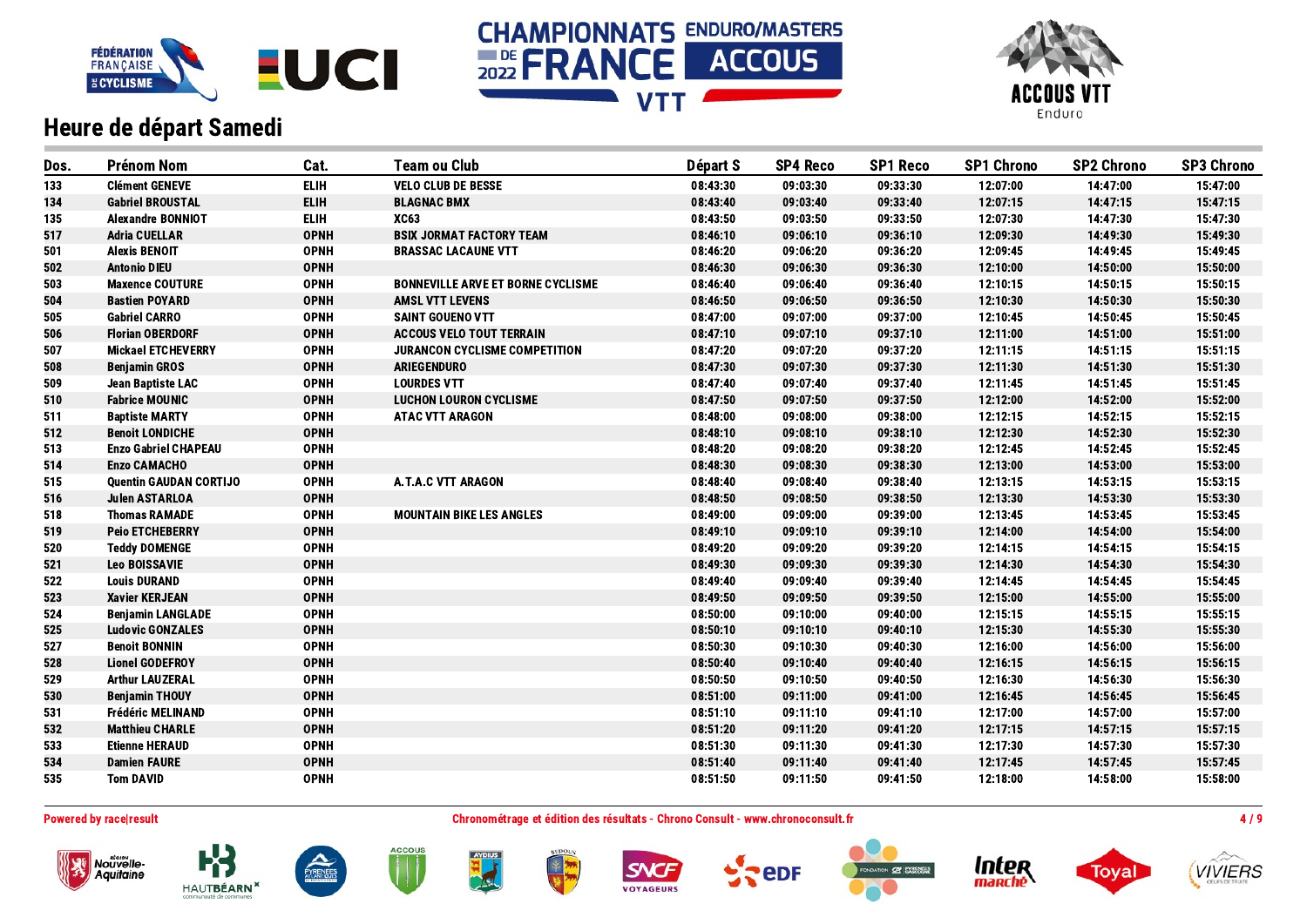





| Dos. | <b>Prénom Nom</b>                  | Cat.        | <b>Team ou Club</b> | Départ S | <b>SP4 Reco</b> | <b>SP1 Reco</b> | <b>SP1 Chrono</b> | <b>SP2 Chrono</b> | <b>SP3 Chrono</b> |
|------|------------------------------------|-------------|---------------------|----------|-----------------|-----------------|-------------------|-------------------|-------------------|
| 536  | <b>Florian NALLET</b>              | <b>OPNH</b> |                     | 08:52:00 | 09:12:00        | 09:42:00        | 12:18:15          | 14:58:15          | 15:58:15          |
| 537  | <b>Cyril COURTHIEU</b>             | <b>OPNH</b> |                     | 08:52:10 | 09:12:10        | 09:42:10        | 12:18:30          | 14:58:30          | 15:58:30          |
| 538  | <b>Adrien CURCO</b>                | <b>OPNH</b> |                     | 08:52:20 | 09:12:20        | 09:42:20        | 12:18:45          | 14:58:45          | 15:58:45          |
| 539  | <b>Yannick LAMEIGNERE</b>          | <b>OPNH</b> |                     | 08:52:30 | 09:12:30        | 09:42:30        | 12:19:00          | 14:59:00          | 15:59:00          |
| 540  | <b>Florent MOURAREAU</b>           | <b>OPNH</b> |                     | 08:52:40 | 09:12:40        | 09:42:40        | 12:19:15          | 14:59:15          | 15:59:15          |
| 541  | <b>David REYNARD</b>               | <b>OPNH</b> |                     | 08:52:50 | 09:12:50        | 09:42:50        | 12:19:30          | 14:59:30          | 15:59:30          |
| 542  | <b>Nicolas RIGAUD</b>              | <b>OPNH</b> |                     | 08:53:00 | 09:13:00        | 09:43:00        | 12:19:45          | 14:59:45          | 15:59:45          |
| 543  | <b>Maxime LEMONNIER</b>            | <b>OPNH</b> |                     | 08:53:10 | 09:13:10        | 09:43:10        | 12:20:00          | 15:00:00          | 16:00:00          |
| 544  | <b>Jon MARCEL CAPARRUS</b>         | <b>OPNH</b> |                     | 08:53:20 | 09:13:20        | 09:43:20        | 12:20:15          | 15:00:15          | 16:00:15          |
| 545  | Endika ARIZMENDIARRIETA            | <b>OPNH</b> |                     | 08:53:30 | 09:13:30        | 09:43:30        | 12:20:30          | 15:00:30          | 16:00:30          |
| 546  | <b>Matthieu CLAUSTRES</b>          | <b>OPNH</b> |                     | 08:53:40 | 09:13:40        | 09:43:40        | 12:20:45          | 15:00:45          | 16:00:45          |
| 547  | <b>Nicolas RICHEZ</b>              | <b>OPNH</b> |                     | 08:53:50 | 09:13:50        | 09:43:50        | 12:21:00          | 15:01:00          | 16:01:00          |
| 548  | <b>Adrien DAVENEL</b>              | <b>OPNH</b> |                     | 08:54:00 | 09:14:00        | 09:44:00        | 12:21:15          | 15:01:15          | 16:01:15          |
| 549  | <b>Benjamin BEAUREPAIRE-DAMOUR</b> | <b>OPNH</b> |                     | 08:54:10 | 09:14:10        | 09:44:10        | 12:21:30          | 15:01:30          | 16:01:30          |
| 550  | <b>Mateo KIEKPINSKI</b>            | <b>OPNH</b> |                     | 08:54:20 | 09:14:20        | 09:44:20        | 12:21:45          | 15:01:45          | 16:01:45          |
| 551  | <b>Guillaume GRELET</b>            | <b>OPNH</b> |                     | 08:54:30 | 09:14:30        | 09:44:30        | 12:22:00          | 15:02:00          | 16:02:00          |
| 552  | <b>William NEWTON</b>              | <b>OPNH</b> |                     | 08:54:40 | 09:14:40        | 09:44:40        | 12:22:15          | 15:02:15          | 16:02:15          |
| 553  | <b>Francois MICHEL</b>             | <b>OPNH</b> |                     | 08:54:50 | 09:14:50        | 09:44:50        | 12:22:30          | 15:02:30          | 16:02:30          |
| 554  | <b>Titouan LOUBET</b>              | <b>OPNH</b> |                     | 08:55:00 | 09:15:00        | 09:45:00        | 12:22:45          | 15:02:45          | 16:02:45          |
| 555  | <b>Jean-Luc GRIMAULT</b>           | <b>OPNH</b> |                     | 08:55:10 | 09:15:10        | 09:45:10        | 12:23:00          | 15:03:00          | 16:03:00          |
| 556  | Maël AZEMA                         | <b>OPNH</b> |                     | 08:55:20 | 09:15:20        | 09:45:20        | 12:23:15          | 15:03:15          | 16:03:15          |
| 557  | <b>Dorian VILLETTE</b>             | <b>OPNH</b> |                     | 08:55:30 | 09:15:30        | 09:45:30        | 12:23:30          | 15:03:30          | 16:03:30          |
| 558  | <b>Vincent MARTOCQ</b>             | <b>OPNH</b> |                     | 08:55:40 | 09:15:40        | 09:45:40        | 12:23:45          | 15:03:45          | 16:03:45          |
| 559  | Juanjo ESNAOLA GOROSTIDI           | <b>OPNH</b> |                     | 08:55:50 | 09:15:50        | 09:45:50        | 12:24:00          | 15:04:00          | 16:04:00          |
| 560  | <b>Pierre MICHEL</b>               | <b>OPNH</b> |                     | 08:56:00 | 09:16:00        | 09:46:00        | 12:24:15          | 15:04:15          | 16:04:15          |
| 561  | Sébastien VIGNAU                   | <b>OPNH</b> |                     | 08:56:10 | 09:16:10        | 09:46:10        | 12:24:30          | 15:04:30          | 16:04:30          |
| 562  | <b>Alban GACHE</b>                 | <b>OPNH</b> |                     | 08:56:20 | 09:16:20        | 09:46:20        | 12:24:45          | 15:04:45          | 16:04:45          |
| 563  | <b>Marcos ROJO</b>                 | <b>OPNH</b> |                     | 08:56:30 | 09:16:30        | 09:46:30        | 12:25:00          | 15:05:00          | 16:05:00          |
| 564  | Xabier BAZTARRICA CEBERIO          | <b>OPNH</b> |                     | 08:56:40 | 09:16:40        | 09:46:40        | 12:25:15          | 15:05:15          | 16:05:15          |
| 565  | <b>Nathan DUCROCQ</b>              | <b>OPNH</b> |                     | 08:56:50 | 09:16:50        | 09:46:50        | 12:25:30          | 15:05:30          | 16:05:30          |
| 566  | <b>Jordy VEDERE</b>                | <b>OPNH</b> |                     | 08:57:00 | 09:17:00        | 09:47:00        | 12:25:45          | 15:05:45          | 16:05:45          |
| 567  | Iñigo GARMENDIA                    | <b>OPNH</b> |                     | 08:57:10 | 09:17:10        | 09:47:10        | 12:26:00          | 15:06:00          | 16:06:00          |
| 568  | <b>Mikael GHETTI</b>               | <b>OPNH</b> |                     | 08:57:20 | 09:17:20        | 09:47:20        | 12:26:15          | 15:06:15          | 16:06:15          |
| 569  | Pascal LAGO                        | <b>OPNH</b> |                     | 08:57:30 | 09:17:30        | 09:47:30        | 12:26:30          | 15:06:30          | 16:06:30          |
| 570  | <b>Thomas REGUERA</b>              | <b>OPNH</b> |                     | 08:57:40 | 09:17:40        | 09:47:40        | 12:26:45          | 15:06:45          | 16:06:45          |
| 571  | <b>François LEMOUZY</b>            | <b>OPNH</b> |                     | 08:57:50 | 09:17:50        | 09:47:50        | 12:27:00          | 15:07:00          | 16:07:00          |
| 572  | <b>Pierre BORDAGE</b>              | <b>OPNH</b> |                     | 08:58:00 | 09:18:00        | 09:48:00        | 12:27:15          | 15:07:15          | 16:07:15          |
|      |                                    |             |                     |          |                 |                 |                   |                   |                   |

Nouvelle-<br>Aquitaine

**HAUTBÉARN** 

Powered by race|result **Chronométrage et édition des résultats - Chrono Consult - www.chronoconsult.fr** 5 / 9

SNCF

**VOYAGEURS** 

**ACCOUS** 

PYRENEE

**AYDIUS** 

 $\frac{1}{2}$ 





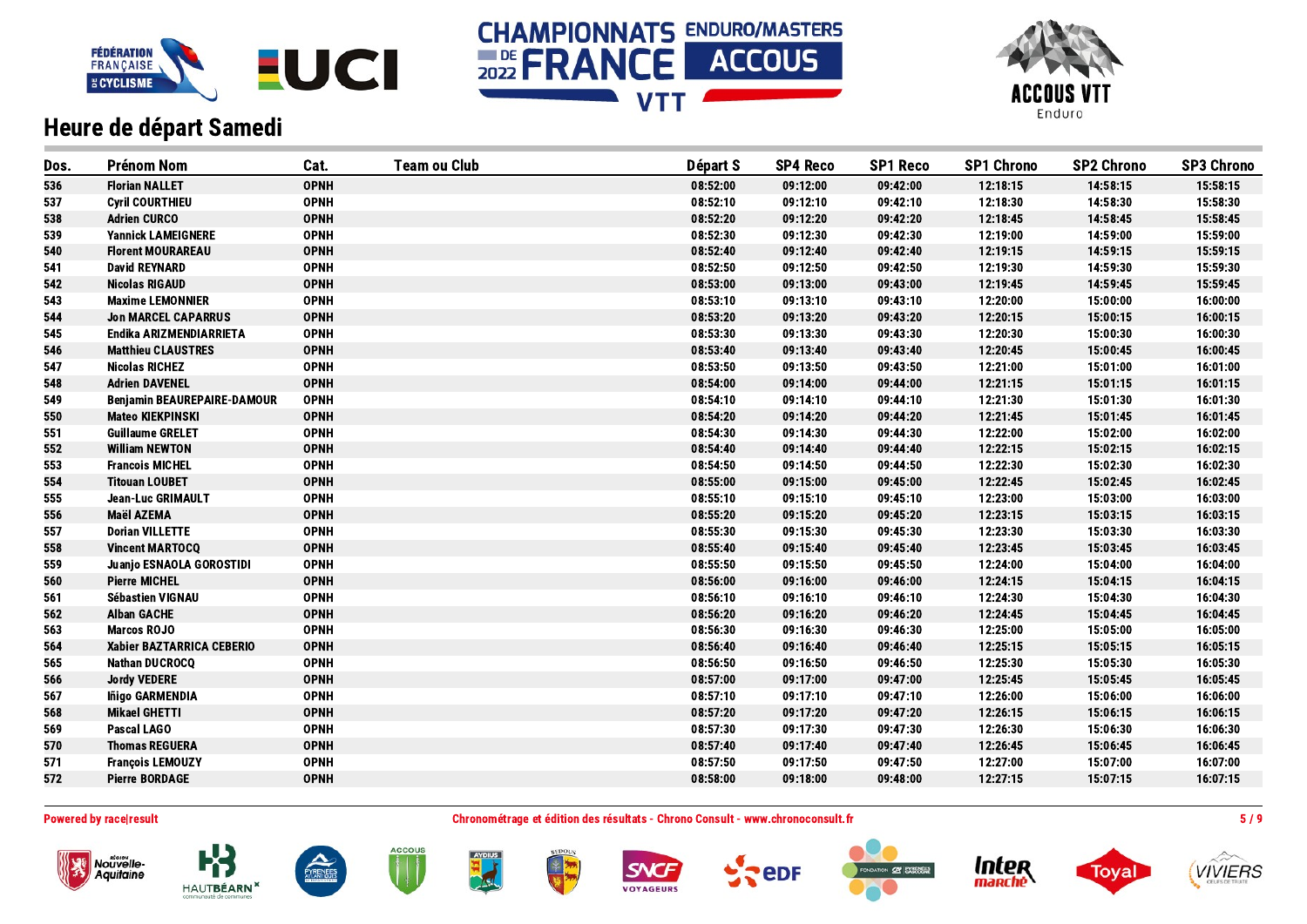





| Dos. | <b>Prénom Nom</b>          | Cat.        | <b>Team ou Club</b>                 | Départ S | <b>SP4 Reco</b> | <b>SP1 Reco</b> | <b>SP1 Chrono</b> | <b>SP2 Chrono</b> | <b>SP3 Chrono</b> |
|------|----------------------------|-------------|-------------------------------------|----------|-----------------|-----------------|-------------------|-------------------|-------------------|
| 573  | <b>Chris O'BRIEN</b>       | <b>OPNH</b> |                                     | 08:58:10 | 09:18:10        | 09:48:10        | 12:27:30          | 15:07:30          | 16:07:30          |
| 574  | <b>Samuel LOMBARD</b>      | <b>OPNH</b> |                                     | 08:58:20 | 09:18:20        | 09:48:20        | 12:27:45          | 15:07:45          | 16:07:45          |
| 575  | <b>Tony DESHAYES</b>       | <b>OPNH</b> |                                     | 08:58:30 | 09:18:30        | 09:48:30        | 12:28:00          | 15:08:00          | 16:08:00          |
| 576  | <b>Nicolas NEDELEC</b>     | <b>OPNH</b> |                                     | 08:58:40 | 09:18:40        | 09:48:40        | 12:28:15          | 15:08:15          | 16:08:15          |
| 577  | <b>Rémi PERGUILHEM</b>     | <b>OPNH</b> |                                     | 08:58:50 | 09:18:50        | 09:48:50        | 12:28:30          | 15:08:30          | 16:08:30          |
| 578  | <b>Antoine ROSA</b>        | <b>OPNH</b> |                                     | 08:59:00 | 09:19:00        | 09:49:00        | 12:28:45          | 15:08:45          | 16:08:45          |
| 579  | <b>Clement LASSUS</b>      | <b>OPNH</b> |                                     | 08:59:10 | 09:19:10        | 09:49:10        | 12:29:00          | 15:09:00          | 16:09:00          |
| 580  | <b>Raphaël CAZES</b>       | <b>OPNH</b> |                                     | 08:59:20 | 09:19:20        | 09:49:20        | 12:29:15          | 15:09:15          | 16:09:15          |
| 581  | <b>Iker SENAR</b>          | <b>OPNH</b> |                                     | 08:59:30 | 09:19:30        | 09:49:30        | 12:29:30          | 15:09:30          | 16:09:30          |
| 582  | <b>Ibon ARISTIMUNO</b>     | <b>OPNH</b> |                                     | 08:59:40 | 09:19:40        | 09:49:40        | 12:29:45          | 15:09:45          | 16:09:45          |
| 583  | Igor OLAÑETA ZABALETA      | <b>OPNH</b> |                                     | 08:59:50 | 09:19:50        | 09:49:50        | 12:30:00          | 15:10:00          | 16:10:00          |
| 584  | <b>Uriarte ANDER</b>       | <b>OPNH</b> |                                     | 09:00:00 | 09:20:00        | 09:50:00        | 12:30:15          | 15:10:15          | 16:10:15          |
| 585  | <b>Zigor URAIN ZABALA</b>  | <b>OPNH</b> |                                     | 09:00:10 | 09:20:10        | 09:50:10        | 12:30:30          | 15:10:30          | 16:10:30          |
| 586  | <b>Thomas FOISSAC</b>      | <b>OPNH</b> |                                     | 09:00:20 | 09:20:20        | 09:50:20        | 12:30:45          | 15:10:45          | 16:10:45          |
| 587  | Jérémy BIARNES             | <b>OPNH</b> |                                     | 09:00:30 | 09:20:30        | 09:50:30        | 12:31:00          | 15:11:00          | 16:11:00          |
| 588  | <b>Pierric BIARNES</b>     | <b>OPNH</b> |                                     | 09:00:40 | 09:20:40        | 09:50:40        | 12:31:15          | 15:11:15          | 16:11:15          |
| 589  | <b>Paulo CARRAJOLA</b>     | <b>OPNH</b> |                                     | 09:00:50 | 09:20:50        | 09:50:50        | 12:31:30          | 15:11:30          | 16:11:30          |
| 590  | <b>Jose DIEZ</b>           | <b>OPNH</b> | <b>BIKEZONA.COM BILBAO CDC CLUB</b> | 09:01:00 | 09:21:00        | 09:51:00        | 12:31:45          | 15:11:45          | 16:11:45          |
| 591  | <b>Louis DARRICADES</b>    | <b>OPNH</b> |                                     | 09:01:10 | 09:21:10        | 09:51:10        | 12:32:00          | 15:12:00          | 16:12:00          |
| 592  | <b>Romain RODRIGUEZ</b>    | <b>OPNH</b> | <b>CAPTURE CONCEPT</b>              | 09:01:20 | 09:21:20        | 09:51:20        | 12:32:15          | 15:12:15          | 16:12:15          |
| 593  | <b>Arnaud FROSCH</b>       | <b>OPNH</b> |                                     | 09:01:30 | 09:21:30        | 09:51:30        | 12:32:30          | 15:12:30          | 16:12:30          |
| 594  | <b>Vladimir VASSILIEFF</b> | <b>OPNH</b> |                                     | 09:01:40 | 09:21:40        | 09:51:40        | 12:32:45          | 15:12:45          | 16:12:45          |
| 595  | <b>Robin ROUX</b>          | <b>OPNH</b> |                                     | 09:01:50 | 09:21:50        | 09:51:50        | 12:33:00          | 15:13:00          | 16:13:00          |
| 596  | <b>Mathieu ROCAFORT</b>    | <b>OPNH</b> | <b>MTB LES ANGLES</b>               | 09:02:00 | 09:22:00        | 09:52:00        | 12:33:15          | 15:13:15          | 16:13:15          |
| 597  | <b>Mathias PEYTAVY</b>     | <b>OPNH</b> | <b>A.T.A.C VTT ARAGON</b>           | 09:02:10 | 09:22:10        | 09:52:10        | 12:33:30          | 15:13:30          | 16:13:30          |
| 598  | <b>Romain SAVOYANT</b>     | <b>OPNH</b> |                                     | 09:02:20 | 09:22:20        | 09:52:20        | 12:33:45          | 15:13:45          | 16:13:45          |
| 599  | <b>Felix VINCENT</b>       | <b>OPNH</b> |                                     | 09:02:30 | 09:22:30        | 09:52:30        | 12:34:00          | 15:14:00          | 16:14:00          |
| 600  | <b>Enzo PUISSANT</b>       | <b>OPNH</b> | <b>SINGLETRACKS</b>                 | 09:02:40 | 09:22:40        | 09:52:40        | 12:34:15          | 15:14:15          | 16:14:15          |
| 333  | <b>Theo PENALVER</b>       | <b>OPNH</b> |                                     | 09:02:50 | 09:22:50        | 09:52:50        | 12:34:30          | 15:14:30          | 16:14:30          |
| 372  | <b>Thibault MASSALOUX</b>  | <b>OPNH</b> | <b>VELO CLUB DU VELAY</b>           | 09:03:00 | 09:23:00        | 09:53:00        | 12:34:45          | 15:14:45          | 16:14:45          |
| 373  | <b>Thomas GERMAN</b>       | <b>OPNH</b> | <b>CALVISSON VTT</b>                | 09:03:10 | 09:23:10        | 09:53:10        | 12:35:00          | 15:15:00          | 16:15:00          |
| 201  | <b>Louison ARNAUD</b>      | <b>JUNH</b> | <b>V.C. LE CHEYLARD</b>             | 09:04:00 | 09:24:00        | 09:54:00        | 12:35:15          | 15:15:15          | 16:15:15          |
| 202  | <b>Marius TENET BERRAT</b> | <b>JUNH</b> | <b>SAINT ANDRE VTT</b>              | 09:04:10 | 09:24:10        | 09:54:10        | 12:35:30          | 15:15:30          | 16:15:30          |
| 203  | <b>Rémi MAGNAVAL</b>       | <b>JUNH</b> | <b>BESSE SUPER-BESSE</b>            | 09:04:20 | 09:24:20        | 09:54:20        | 12:35:45          | 15:15:45          | 16:15:45          |
| 204  | <b>Léon POPPE</b>          | <b>JUNH</b> | <b>VERCORS V.T.T.</b>               | 09:04:30 | 09:24:30        | 09:54:30        | 12:36:00          | 15:16:00          | 16:16:00          |
| 205  | <b>Raphael DUPONT</b>      | <b>JUNH</b> | VTT RANDO 04 DIGNE LES BAINS        | 09:04:40 | 09:24:40        | 09:54:40        | 12:36:15          | 15:16:15          | 16:16:15          |
| 206  | <b>Robin BOULADOU</b>      | <b>JUNH</b> | <b>VELO CLUB LODEVOIS</b>           | 09:04:50 | 09:24:50        | 09:54:50        | 12:36:30          | 15:16:30          | 16:16:30          |

Powered by race|result entertainment consult and the Chronométrage et édition des résultats - Chrono Consult - www.chronoconsult.fr 6 / 9









PYRENEE











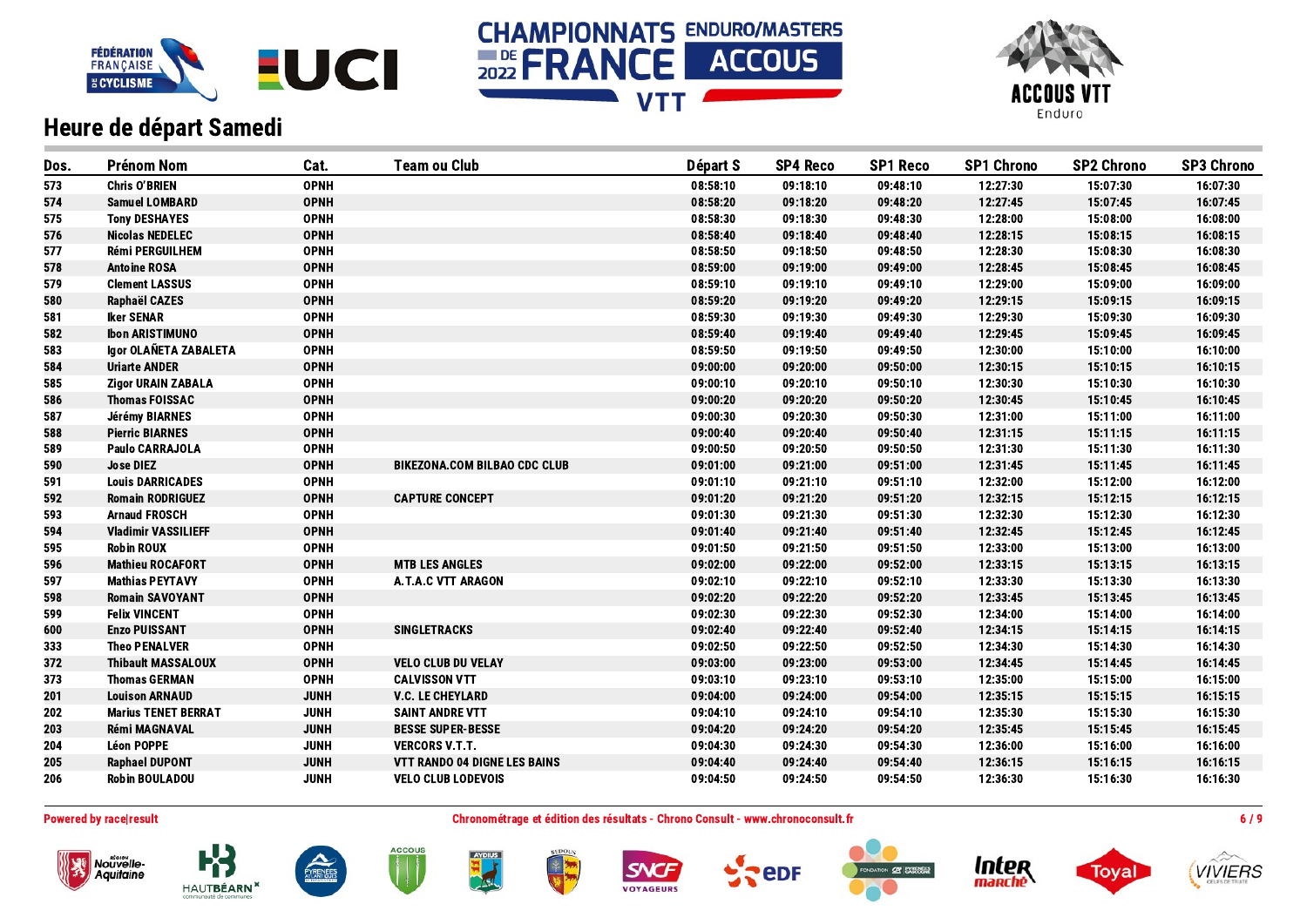





| Dos. | <b>Prénom Nom</b>             | Cat.        | <b>Team ou Club</b>                         | Départ S | <b>SP4 Reco</b> | <b>SP1 Reco</b> | <b>SP1 Chrono</b> | <b>SP2 Chrono</b> | <b>SP3 Chrono</b> |
|------|-------------------------------|-------------|---------------------------------------------|----------|-----------------|-----------------|-------------------|-------------------|-------------------|
| 207  | <b>Baptiste BACHELET</b>      | <b>JUNH</b> | <b>VC STE CROIX EN PLAINE</b>               | 09:05:00 | 09:25:00        | 09:55:00        | 12:36:45          | 15:16:45          | 16:16:45          |
| 208  | <b>Nicolas CONSTANT</b>       | <b>JUNH</b> | <b>US CAGNES/MER VTT</b>                    | 09:05:10 | 09:25:10        | 09:55:10        | 12:37:00          | 15:17:00          | 16:17:00          |
| 209  | <b>Jack PIERCY</b>            | <b>JUNH</b> | <b>COMMENCAL LES ORRES</b>                  | 09:05:20 | 09:25:20        | 09:55:20        | 12:37:15          | 15:17:15          | 16:17:15          |
| 210  | <b>Théo ANGLARS</b>           | <b>JUNH</b> | <b>CSO MILLAU</b>                           | 09:05:30 | 09:25:30        | 09:55:30        | 12:37:30          | 15:17:30          | 16:17:30          |
| 211  | <b>Corto STAFFORD</b>         | <b>JUNH</b> | <b>LUCHON LOURON CYCLISME</b>               | 09:05:40 | 09:25:40        | 09:55:40        | 12:37:45          | 15:17:45          | 16:17:45          |
| 212  | <b>Pierrick BALDEYROU</b>     | <b>JUNH</b> | <b>CSO MILLAU</b>                           | 09:05:50 | 09:25:50        | 09:55:50        | 12:38:00          | 15:18:00          | 16:18:00          |
| 213  | <b>Romain THOMASSIN</b>       | <b>JUNH</b> | <b>VELOROC GUIL DURANCE</b>                 | 09:06:00 | 09:26:00        | 09:56:00        | 12:38:15          | 15:18:15          | 16:18:15          |
| 214  | <b>Mael RAMBIER</b>           | <b>JUNH</b> | <b>LOZERE CYCLISME</b>                      | 09:06:10 | 09:26:10        | 09:56:10        | 12:38:30          | 15:18:30          | 16:18:30          |
| 215  | <b>Alexandre MAYEUF</b>       | <b>JUNH</b> | <b>LIEVIN BMX</b>                           | 09:06:20 | 09:26:20        | 09:56:20        | 12:38:45          | 15:18:45          | 16:18:45          |
| 216  | <b>Arthur MALLET</b>          | <b>JUNH</b> | <b>BESSE SUPER-BESSE</b>                    | 09:06:30 | 09:26:30        | 09:56:30        | 12:39:00          | 15:19:00          | 16:19:00          |
| 217  | <b>Tristan DEDON</b>          | <b>JUNH</b> | <b>PASSION VTT VENELLES</b>                 | 09:06:40 | 09:26:40        | 09:56:40        | 12:39:15          | 15:19:15          | 16:19:15          |
| 218  | <b>Jules AUROUX</b>           | <b>JUNH</b> | <b>AMSL FREJUS VTT LE CLUB</b>              | 09:06:50 | 09:26:50        | 09:56:50        | 12:39:30          | 15:19:30          | 16:19:30          |
| 219  | <b>Yann ESPOUY</b>            | <b>JUNH</b> | <b>LUCHON LOURON CYCLISME</b>               | 09:07:00 | 09:27:00        | 09:57:00        | 12:39:45          | 15:19:45          | 16:19:45          |
| 220  | <b>Lois RASPAUD</b>           | <b>JUNH</b> | <b>LUCHON LOURON CYCLISME</b>               | 09:07:10 | 09:27:10        | 09:57:10        | 12:40:00          | 15:20:00          | 16:20:00          |
| 221  | <b>Maxime PUECHBERTY</b>      | <b>JUNH</b> | <b>RIDIN FAMILY</b>                         | 09:07:20 | 09:27:20        | 09:57:20        | 12:40:15          | 15:20:15          | 16:20:15          |
| 222  | Nathan AIGOUY ABRIOL          | <b>JUNH</b> | <b>CSO MILLAU</b>                           | 09:07:30 | 09:27:30        | 09:57:30        | 12:40:30          | 15:20:30          | 16:20:30          |
| 223  | <b>Tobias ANTON</b>           | <b>JUNH</b> | <b>VELO CLUB MONT AIGOUAL PAYS VIGANAIS</b> | 09:07:40 | 09:27:40        | 09:57:40        | 12:40:45          | 15:20:45          | 16:20:45          |
| 224  | <b>Grégory BLAVY</b>          | <b>JUNH</b> | <b>VELO CLUB DU THORE</b>                   | 09:07:50 | 09:27:50        | 09:57:50        | 12:41:00          | 15:21:00          | 16:21:00          |
| 225  | <b>Thomas BOUCHER</b>         | <b>JUNH</b> | PEUJARD VELO CLUB - SECTION COMPETITION     | 09:08:00 | 09:28:00        | 09:58:00        | 12:41:15          | 15:21:15          | 16:21:15          |
| 226  | <b>Louison DENIZOT</b>        | <b>JUNH</b> | <b>LOURDES VTT</b>                          | 09:08:10 | 09:28:10        | 09:58:10        | 12:41:30          | 15:21:30          | 16:21:30          |
| 227  | <b>Titouan BOUSCAILLOU</b>    | <b>JUNH</b> | <b>CSO MILLAU</b>                           | 09:08:20 | 09:28:20        | 09:58:20        | 12:41:45          | 15:21:45          | 16:21:45          |
| 228  | <b>Corentin LATARCHE</b>      | <b>JUNH</b> | <b>LOURDES VTT</b>                          | 09:08:30 | 09:28:30        | 09:58:30        | 12:42:00          | 15:22:00          | 16:22:00          |
| 229  | <b>Antoine COCHE</b>          | <b>JUNH</b> | <b>VELO CLUB DU VELAY</b>                   | 09:08:40 | 09:28:40        | 09:58:40        | 12:42:15          | 15:22:15          | 16:22:15          |
| 230  | Jeremy POGUT                  | <b>JUNH</b> | <b>LOURDES VTT</b>                          | 09:08:50 | 09:28:50        | 09:58:50        | 12:42:30          | 15:22:30          | 16:22:30          |
| 231  | <b>Thomas Georges BOUCHUT</b> | <b>JUNH</b> | <b>CRITERIUM VAUCLUSE PERNES</b>            | 09:09:00 | 09:29:00        | 09:59:00        | 12:42:45          | 15:22:45          | 16:22:45          |
| 232  | <b>Titouan BOUZAT</b>         | <b>JUNH</b> | <b>CSO MILLAU</b>                           | 09:09:10 | 09:29:10        | 09:59:10        | 12:43:00          | 15:23:00          | 16:23:00          |
| 233  | <b>Maxence DARRAS</b>         | <b>JUNH</b> | <b>LOURDES VTT</b>                          | 09:09:20 | 09:29:20        | 09:59:20        | 12:43:15          | 15:23:15          | 16:23:15          |
| 234  | <b>Guilhem MONTUSSAC</b>      | <b>JUNH</b> | <b>A.T.A.C VTT ARAGON</b>                   | 09:09:30 | 09:29:30        | 09:59:30        | 12:43:30          | 15:23:30          | 16:23:30          |
| 235  | <b>Erwan MOULS</b>            | <b>JUNH</b> | <b>BIKERS DU PIC</b>                        | 09:09:40 | 09:29:40        | 09:59:40        | 12:43:45          | 15:23:45          | 16:23:45          |
| 236  | <b>Tom BINET</b>              | <b>JUNH</b> | AMSL FREJUS VTT LE CLUB                     | 09:09:50 | 09:29:50        | 09:59:50        | 12:44:00          | 15:24:00          | 16:24:00          |
| 237  | <b>Thomas COUSER</b>          | <b>JUNH</b> | <b>LUCHON LOURON CYCLISME</b>               | 09:10:00 | 09:30:00        | 10:00:00        | 12:44:15          | 15:24:15          | 16:24:15          |
| 238  | <b>Léo ABELLA</b>             | <b>JUNH</b> | <b>RIDING COMPANY</b>                       | 09:10:10 | 09:30:10        | 10:00:10        | 12:44:30          | 15:24:30          | 16:24:30          |
| 239  | <b>Benoit PRAT</b>            | <b>JUNH</b> | <b>LOURDES VTT</b>                          | 09:10:20 | 09:30:20        | 10:00:20        | 12:44:45          | 15:24:45          | 16:24:45          |
| 240  | <b>Guillaume MERIC</b>        | <b>JUNH</b> | <b>UC GRADIGNAN</b>                         | 09:10:30 | 09:30:30        | 10:00:30        | 12:45:00          | 15:25:00          | 16:25:00          |
| 241  | <b>Dorian LIENARD</b>         | <b>JUNH</b> | <b>BRASSAC LACAUNE VTT CLUB</b>             | 09:10:40 | 09:30:40        | 10:00:40        | 12:45:15          | 15:25:15          | 16:25:15          |
| 242  | <b>Mayeul LEVRIER MUSSAT</b>  | <b>JUNH</b> | <b>LOURDES VTT</b>                          | 09:10:50 | 09:30:50        | 10:00:50        | 12:45:30          | 15:25:30          | 16:25:30          |
| 244  | <b>Louis MARAVAL</b>          | <b>JUNH</b> |                                             | 09:11:00 | 09:31:00        | 10:01:00        | 12:45:45          | 15:25:45          | 16:25:45          |
|      |                               |             |                                             |          |                 |                 |                   |                   |                   |

Powered by race|result entertainment consult and the Chronométrage et édition des résultats - Chrono Consult - www.chronoconsult.fr entertainment and the Chronométrage et édition des résultats - Chrono Consult - www.chrono















**ACCOUS** 





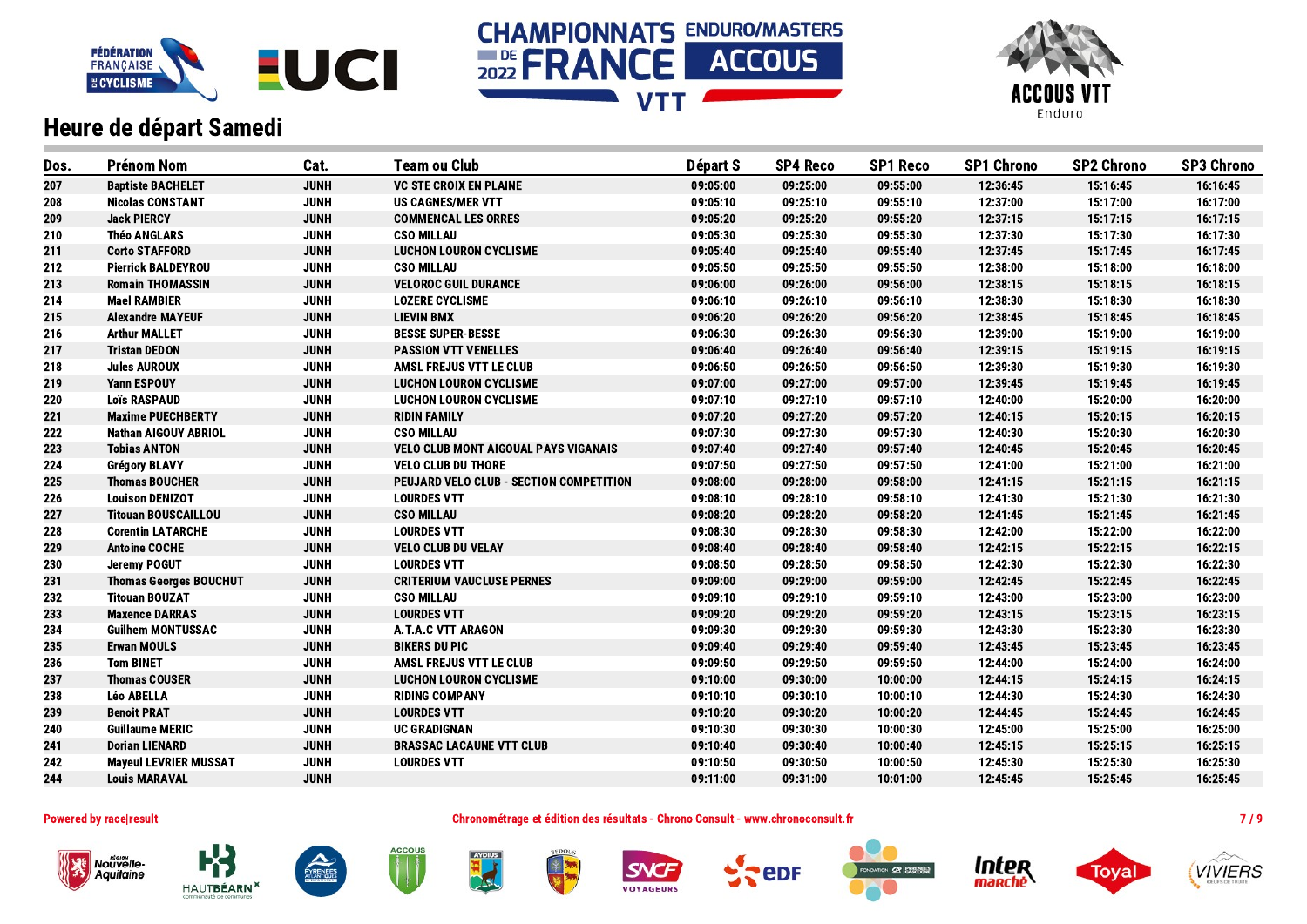





| Dos. | <b>Prénom Nom</b>              | Cat.        | <b>Team ou Club</b>                         | Départ S | <b>SP4 Reco</b> | <b>SP1 Reco</b> | <b>SP1 Chrono</b> | <b>SP2 Chrono</b> | <b>SP3 Chrono</b> |
|------|--------------------------------|-------------|---------------------------------------------|----------|-----------------|-----------------|-------------------|-------------------|-------------------|
| 246  | <b>Nathan CERATO</b>           | <b>JUNH</b> |                                             | 09:11:10 | 09:31:10        | 10:01:10        | 12:46:00          | 15:26:00          | 16:26:00          |
| 271  | <b>Kentin BALDEYROU</b>        | <b>CADH</b> | <b>CSO MILLAU</b>                           | 09:12:50 | 09:32:50        | 10:02:50        | 12:47:30          |                   | 16:27:30          |
| 272  | <b>Quentin DENIER</b>          | <b>CADH</b> | <b>VTT RANDO 04 DIGNE LES BAINS</b>         | 09:13:00 | 09:33:00        | 10:03:00        | 12:47:45          |                   | 16:27:45          |
| 273  | <b>Valentin VENEZIA</b>        | <b>CADH</b> | <b>METROPOLE NICE CA SPORTS</b>             | 09:13:10 | 09:33:10        | 10:03:10        | 12:48:00          |                   | 16:28:00          |
| 274  | <b>Quentin VERAN</b>           | <b>CADH</b> | <b>AMSL VTT LEVENS</b>                      | 09:13:20 | 09:33:20        | 10:03:20        | 12:48:15          |                   | 16:28:15          |
| 275  | <b>Gabriel RIBAS</b>           | <b>CADH</b> | <b>VTT CHARTREUSE</b>                       | 09:13:30 | 09:33:30        | 10:03:30        | 12:48:30          |                   | 16:28:30          |
| 276  | <b>Mael DENIS</b>              | <b>CADH</b> | <b>CSO MILLAU</b>                           | 09:13:40 | 09:33:40        | 10:03:40        | 12:48:45          |                   | 16:28:45          |
| 277  | <b>Simon TICHIT</b>            | <b>CADH</b> | <b>LOZERE CYCLISME</b>                      | 09:13:50 | 09:33:50        | 10:03:50        | 12:49:00          |                   | 16:29:00          |
| 278  | <b>Simon ROCHE</b>             | <b>CADH</b> | <b>CSO MILLAU</b>                           | 09:14:00 | 09:34:00        | 10:04:00        | 12:49:15          |                   | 16:29:15          |
| 279  | <b>Jean SARLIEVE</b>           | <b>CADH</b> | <b>BESSE SUPER-BESSE</b>                    | 09:14:10 | 09:34:10        | 10:04:10        | 12:49:30          |                   | 16:29:30          |
| 280  | <b>Théo BOUCHE FOURNIER</b>    | <b>CADH</b> | <b>BESSE SUPER-BESSE</b>                    | 09:14:20 | 09:34:20        | 10:04:20        | 12:49:45          |                   | 16:29:45          |
| 281  | <b>Loïs HENRY</b>              | <b>CADH</b> | <b>LUCHON LOURON CYCLISME</b>               | 09:14:30 | 09:34:30        | 10:04:30        | 12:50:00          |                   | 16:30:00          |
| 282  | <b>Matteo VENEAU</b>           | <b>CADH</b> | <b>LUCHON LOURON CYCLISME</b>               | 09:14:40 | 09:34:40        | 10:04:40        | 12:50:15          |                   | 16:30:15          |
| 283  | <b>Jules LEGRAND</b>           | <b>CADH</b> | <b>RIDIN FAMILY</b>                         | 09:14:50 | 09:34:50        | 10:04:50        | 12:50:30          |                   | 16:30:30          |
| 284  | <b>Melvin ALMUEIS</b>          | <b>CADH</b> | <b>VELO CLUB MONT AIGOUAL PAYS VIGANAIS</b> | 09:15:00 | 09:35:00        | 10:05:00        | 12:50:45          |                   | 16:30:45          |
| 285  | <b>Noe CLERC</b>               | <b>CADH</b> | <b>VELO CLUB LODEVOIS</b>                   | 09:15:10 | 09:35:10        | 10:05:10        | 12:51:00          |                   | 16:31:00          |
| 286  | <b>Nino FEY</b>                | <b>CADH</b> | <b>BASKOLAND VTT</b>                        | 09:15:20 | 09:35:20        | 10:05:20        | 12:51:15          |                   | 16:31:15          |
| 287  | <b>Ivan WILLIAMS</b>           | <b>CADH</b> | <b>PAS DE JAMBE PAS DE CHOCOLAT</b>         | 09:15:30 | 09:35:30        | 10:05:30        | 12:51:30          |                   | 16:31:30          |
| 288  | <b>Julien TICHET</b>           | <b>CADH</b> | <b>VELO CLUB MENDE LOZERE</b>               | 09:15:40 | 09:35:40        | 10:05:40        | 12:51:45          |                   | 16:31:45          |
| 289  | lanis JACQUES                  | <b>CADH</b> | <b>TARGUET BIKE AVENTURE</b>                | 09:15:50 | 09:35:50        | 10:05:50        | 12:52:00          |                   | 16:32:00          |
| 290  | <b>Mathis BOQUEHO</b>          | <b>CADH</b> | <b>BRASSAC LACAUNE VTT CLUB</b>             | 09:16:00 | 09:36:00        | 10:06:00        | 12:52:15          |                   | 16:32:15          |
| 291  | <b>Gauthier MONTAGNE</b>       | <b>CADH</b> | <b>REVEL SC</b>                             | 09:16:10 | 09:36:10        | 10:06:10        | 12:52:30          |                   | 16:32:30          |
| 292  | <b>Kylian LEBERRIAIS</b>       | <b>CADH</b> | <b>UC PAYS D'ARGENTAN</b>                   | 09:16:20 | 09:36:20        | 10:06:20        | 12:52:45          |                   | 16:32:45          |
| 293  | <b>Thomas CAZAJOUS</b>         | <b>CADH</b> | <b>LOURDES VTT</b>                          | 09:16:30 | 09:36:30        | 10:06:30        | 12:53:00          |                   | 16:33:00          |
| 294  | <b>Yanis DUFFO</b>             | <b>CADH</b> | <b>LUCHON LOURON CYCLISME</b>               | 09:16:40 | 09:36:40        | 10:06:40        | 12:53:15          |                   | 16:33:15          |
| 295  | <b>Antoine SABATHÉ SERVANT</b> | <b>CADH</b> | <b>LUCHON LOURON CYCLISME</b>               | 09:16:50 | 09:36:50        | 10:06:50        | 12:53:30          |                   | 16:33:30          |
| 296  | <b>Ethan BESSON</b>            | <b>CADH</b> | <b>VELO CAROUX HAUT LANGUEDOC</b>           | 09:17:00 | 09:37:00        | 10:07:00        | 12:53:45          |                   | 16:33:45          |
| 297  | <b>Lucas LARRENSOU LARBIOU</b> | <b>CADH</b> | <b>ACCOUS VELO TOUT TERRAIN</b>             | 09:17:10 | 09:37:10        | 10:07:10        | 12:54:00          |                   | 16:34:00          |
| 298  | <b>Ethan PLANQUART</b>         | <b>CADH</b> | <b>TRIBAL SPORT</b>                         | 09:17:20 | 09:37:20        | 10:07:20        | 12:54:15          |                   | 16:34:15          |
| 321  | <b>David METCHE</b>            | MAS1        | <b>AIX ENDURO AJP</b>                       | 09:19:20 | 09:39:20        | 10:09:20        | 12:56:15          | 15:36:15          | 16:36:15          |
| 322  | <b>Grégory GASPARD</b>         | MAS1        | <b>EVOLUTION VTT ST DIE</b>                 | 09:19:30 | 09:39:30        | 10:09:30        | 12:56:30          | 15:36:30          | 16:36:30          |
| 323  | <b>Fabien VOLET</b>            | MAS1        | <b>AMSL FREJUS GRAVITY</b>                  | 09:19:40 | 09:39:40        | 10:09:40        | 12:56:45          | 15:36:45          | 16:36:45          |
| 324  | <b>Ruddy BERNAD</b>            | MAS1        | <b>FREEMAN</b>                              | 09:19:50 | 09:39:50        | 10:09:50        | 12:57:00          | 15:37:00          | 16:37:00          |
| 325  | <b>Olivier BERNE</b>           | MAS1        | <b>LOZERE CYCLISME</b>                      | 09:20:00 | 09:40:00        | 10:10:00        | 12:57:15          | 15:37:15          | 16:37:15          |
| 326  | <b>Sébastien JACQUES</b>       | MAS1        | <b>LOZERE CYCLISME</b>                      | 09:20:10 | 09:40:10        | 10:10:10        | 12:57:30          | 15:37:30          | 16:37:30          |
| 327  | <b>Thomas BLONDEAU</b>         | MAS1        | <b>CROSSROADS RACING</b>                    | 09:20:20 | 09:40:20        | 10:10:20        | 12:57:45          | 15:37:45          | 16:37:45          |
| 328  | <b>Christophe BOY</b>          | MAS1        | <b>ENTENTE XC 64</b>                        | 09:20:30 | 09:40:30        | 10:10:30        | 12:58:00          | 15:38:00          | 16:38:00          |

Nouvelle-<br>Aquitaine

**HAUTBÉARN** 

Powered by race|result entertainment and the Chronométrage et édition des résultats - Chrono Consult - www.chronoconsult.fr and the result of the Sultan Sultan and the Sultan Sultan Sultan and the Sultan Sultan Sultan Sult



**ACCOUS** 

PYRENEE

**AYDIUS** 





**eDF**